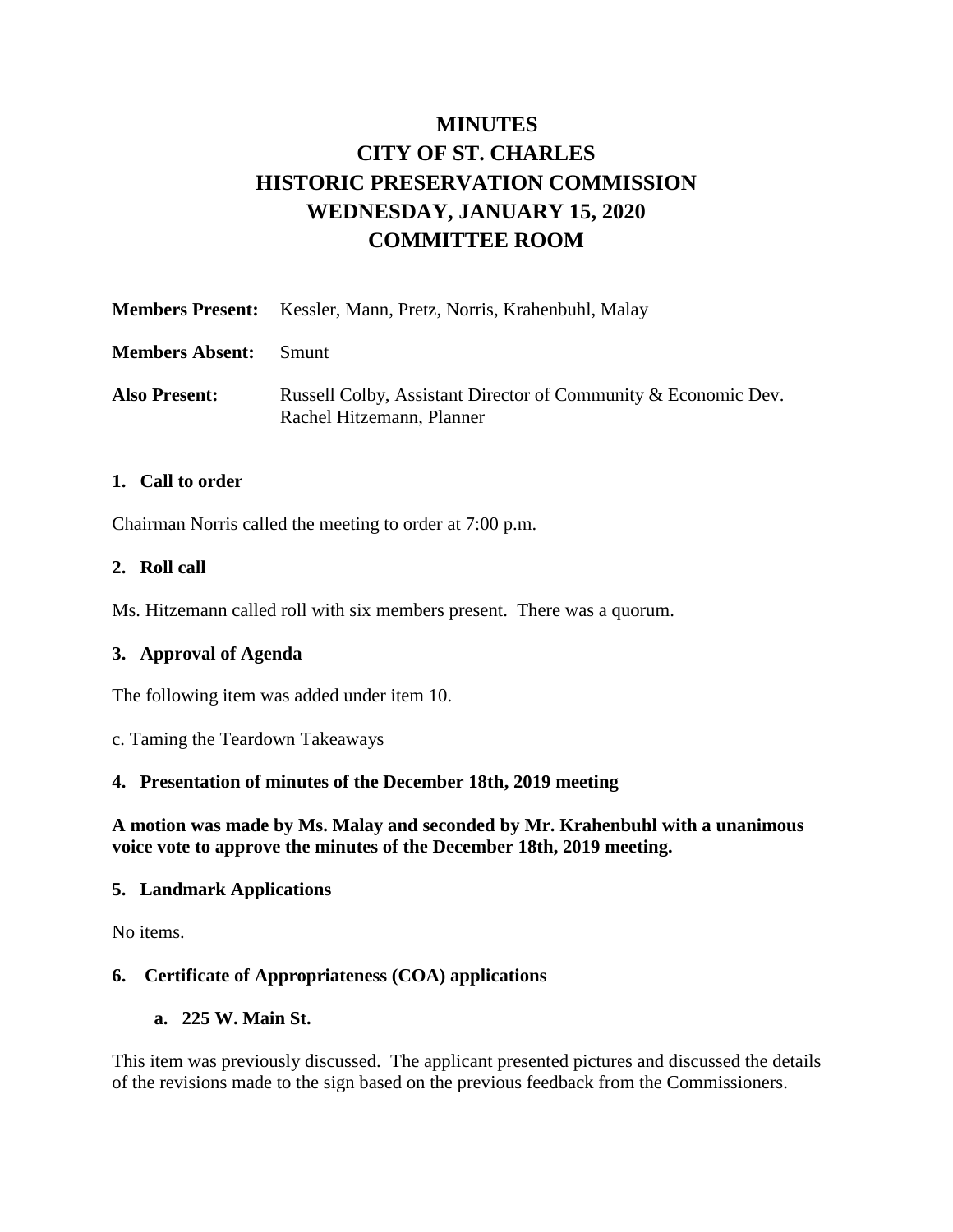Historic Preservation Commission Minutes – January 15, 2020 Page 2

#### **A motion was made by Ms. Malay and seconded by Ms. Mann with a unanimous voice vote to approve the COA as presented.**

#### **b. 201-203 W. Main St.**

The proposal is for a non-illuminated sign to be put on the face of the building. The letters will be made of PVC or Alumacorr and mounted to an existing wood wall surface.

#### **A motion was made by Ms. Malay and seconded by Mr. Krahenbuhl with a unanimous voice vote to approve the COA as presented.**

## **c. 117 N. 5th Ave.**

The applicant would like to remove an old exhaust fan on the roof and install a new skylight to allow natural light into that space. It will be the same diameter and shape as the fan being removed.

#### **A motion was made by Mr. Krahenbuhl and seconded by Ms. Malay with a unanimous voice vote to approve the COA as presented.**

## **d. 318 Walnut St.**

The applicant revised the proposal based on feedback received at a previous meeting. This includes updating the flashing and using the same material on the ramp and porch. The applicant asked if they could change the front stained glass windows to something more efficient. The existing windows are single-pane and they would like to replace those with more efficient double-pane windows that would look exactly the same as the existing ones. The Commission suggested leaving the current windows in place and putting another pane in front of them to protect the stained glass. The applicant was in favor of doing this.

Ms. Hitzemann asked for clarification on the type of siding to be used; whether it is aluminum and/or LP. The applicant said it will all be LP.

#### **A motion was made by Ms. Malay and seconded by Ms. Mann with a unanimous voice vote to approve the COA contingent upon all the siding being LP siding and the storm windows to remain, but with a new storm window in front of them.**

#### **e. 215 E. Main St.**

The proposal is for the installation of a fence with posts on the east side of the St. Charles History Museum. This item was discussed at two previous meetings and the Commission asked the applicant to return when he could provide more details on certain items. The applicant provided more information on the posts, the stucco repair and the faux brick material warranty. They have added a new piece that connects the posts to the concrete. This will allow for easy removal of the posts if they get damaged. Mr. Krahenbuhl asked how they would replace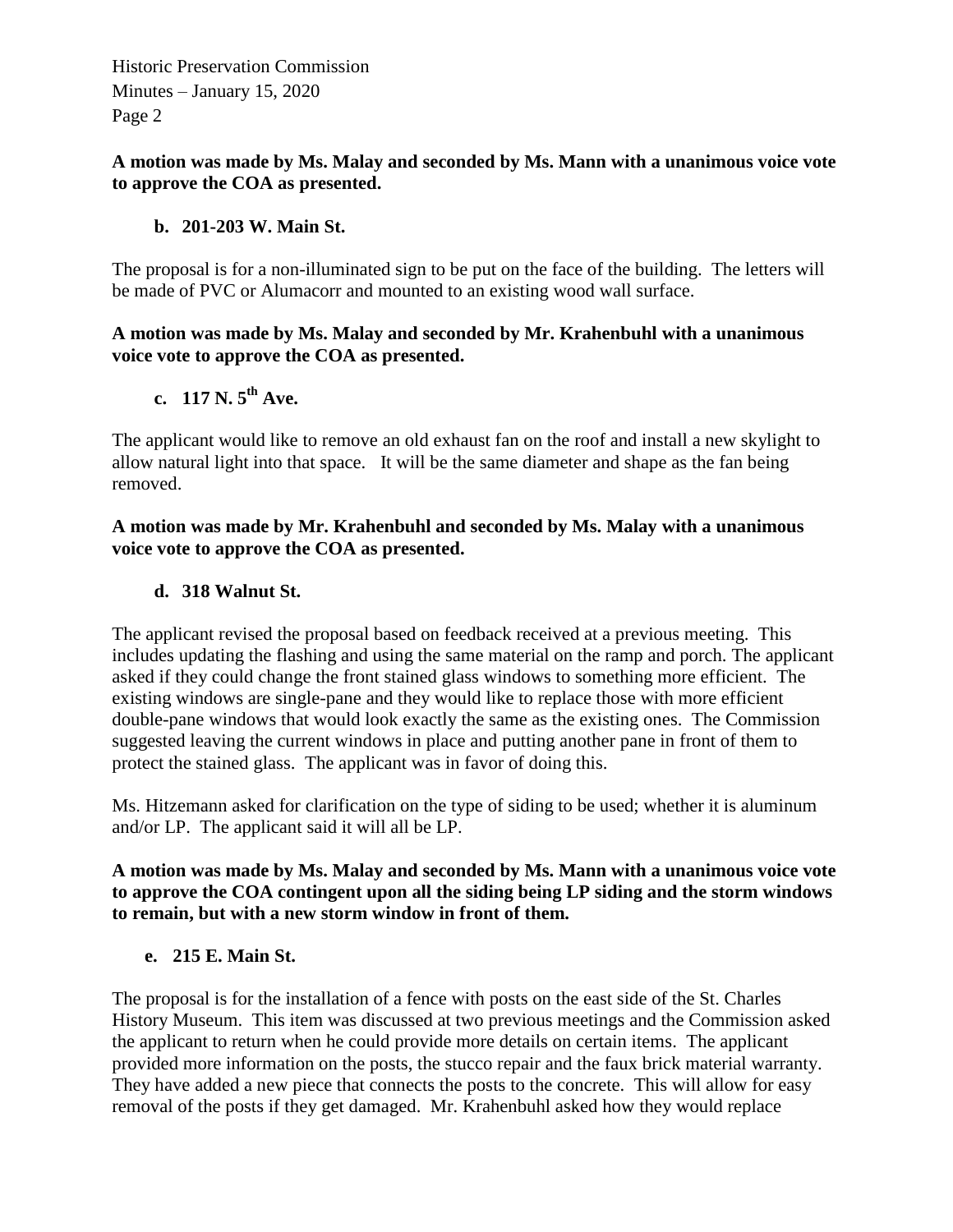Historic Preservation Commission Minutes – January 15, 2020 Page 3

cracked pieces. The applicant explained they would use a stucco mix that would be adhered to the cracked area.

#### **A motion was made by Ms. Malay and seconded by Ms. Mann with a unanimous voice vote to approve the COA as presented.**

## **7. Grant Applications**

No items.

## **8. Other Commission Business**

## **a. Pottawattamie Survey**

Ms. Hitzemann shared two proposals with the Commission and reviewed highlights of each one. She noted only MIA is listed on the state's list of approved historic consultants. They have conducted a survey that has gone through the grant so they are familiar with that process. Allen & Pepa's past work includes the Elgin historic district survey.

Mr. Colby advised funds for the survey are included in the draft budget. Ms. Hitzemann reached out to the new CLG representative and was informed they anticipate they will start accepting applications in late February/early March. She will follow-up with them at the end of January. Ms. Malay asked if it's possible to get the grant requirements so that they can determine if the costs are going to be worth it. Ms. Hitzemann read some information on requirements. Ms. Malay said they need to make sure both of these firms can deliver on items needed to meet these requirements.

The Commission asked staff to follow-up with the other cities these two firms worked with to see if they were pleased with the results of their work, and if they held true to their timing.

#### **9. Preliminary Reviews-Open forum for questions or presentation of preliminary concepts to the Commission for feedback**

No items.

## **10. Additional Business and Observations from Commissioners or Staff**

## **a. Historic Plaque Update**

Ms. Hitzemann presented a sample of the new plaque.